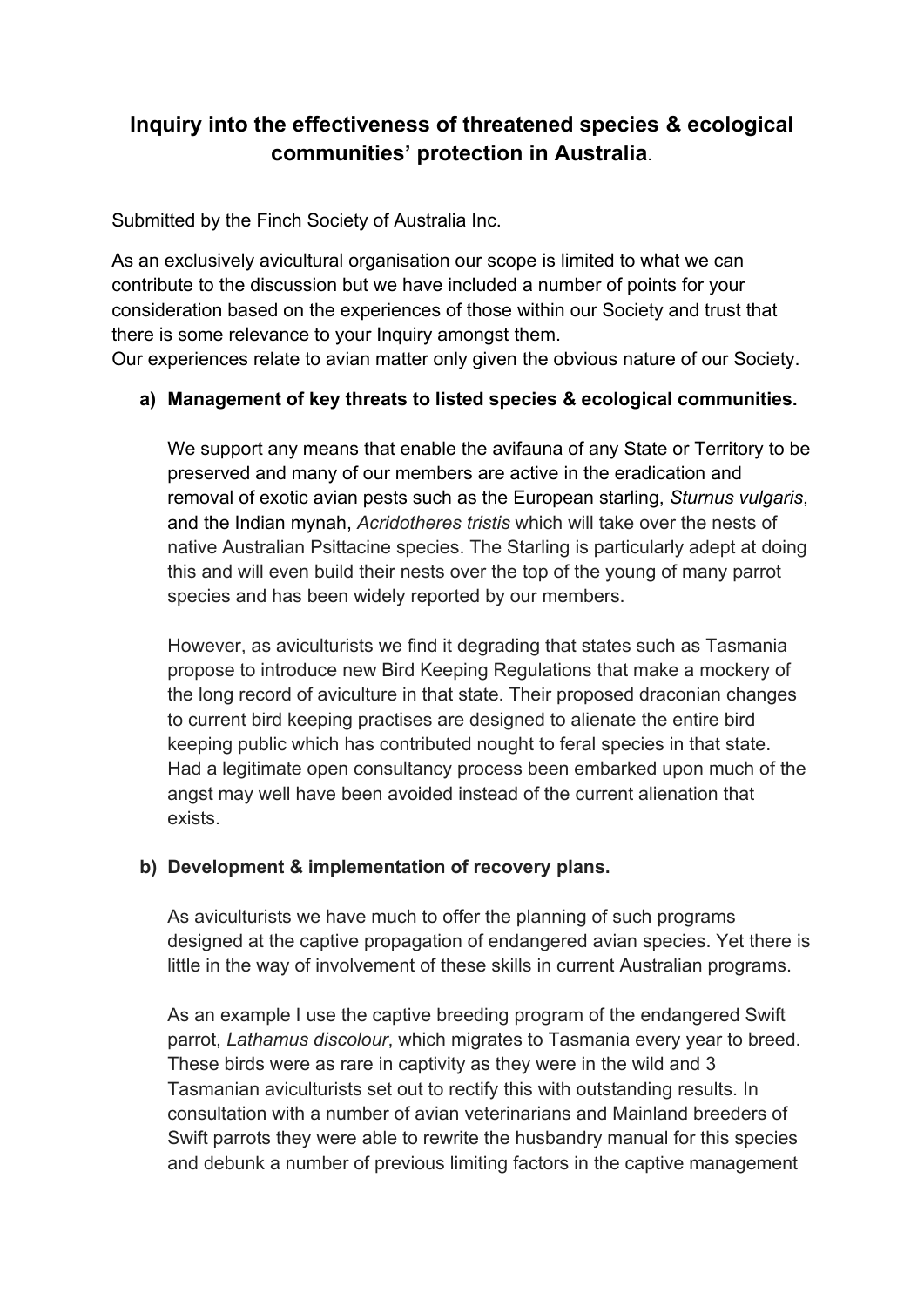of this species.

The end result was that these breeders produced large numbers of captive bred Swift parrots thus negating any temptation for unscrupulous people to prop up captive stocks with illegally trapped birds.

The price dropped form  $\sim$ \$3,500/pair down to the current price of  $\sim$ \$250/pair in a short number of years. In fact the 3 breeders produced more bird in one season that the Official recovery program being undertaken at Adelaide Zoo – in fact they supplied some surplus bird to that institution as a gift.

However, throughout this entire process they were met with every imaginable obstruction from the Tasmanian Nature Conservation Branch whom, apparently, did not believe that they would succeed. Even when they reported back to them with the success of their breeding program at one stage they were told to cease breeding them and to separate breeding birds.

I use this as an example of the gulf that is allowed to exist between the huge skills bank that is residing in the avicultural community and ignored or rejected by the persons involved in decision making for such recovery programs with certain state Wildlife authorities.

With a modicum of sense the combination of both parties would go, we believe, a long way towards a marked improvement in the outcomes of any breeding programs for endangered avian species.

It is possibly no accident that the Blue Macaw Coordinator at the Al Wabra Wildlife Preserve (AWWP) in Qatar is Ryan Watson – an aviculturist from Western Australia. His main involvement is with the Spix macaw, *Cyanopsitta spixii,* a species that is, most regrettably, extinct in the wild.

The involvement of the FSA and many other similar avicultural bodies and societies is also well documented with regards the Save The Gouldian Fund (STGF) which was established by 3 aviculturists to work with state and federal bodies in the preservation of the iconic Gouldian finch, *Erythrura gouldiae,* in outback Western Australia.

This body has made considerable donations to the Australian Wildlife Conservancy in order for it to procure more territory of the Gouldian finch and to fence large areas to further reduce the impact of feral species on the habitat of the Gouldian. It also supports and funds research undertaken at certain Universities into the limiting factors effecting the distribution of the Gouldian finch in the wild.

Many avicultural bodies support this with regular monetary donations and with their own time to participate in the annual census and fund raising activities all designed to preserve this species in the wild.

Through such initiatives we believe it demonstrates the commitment of the